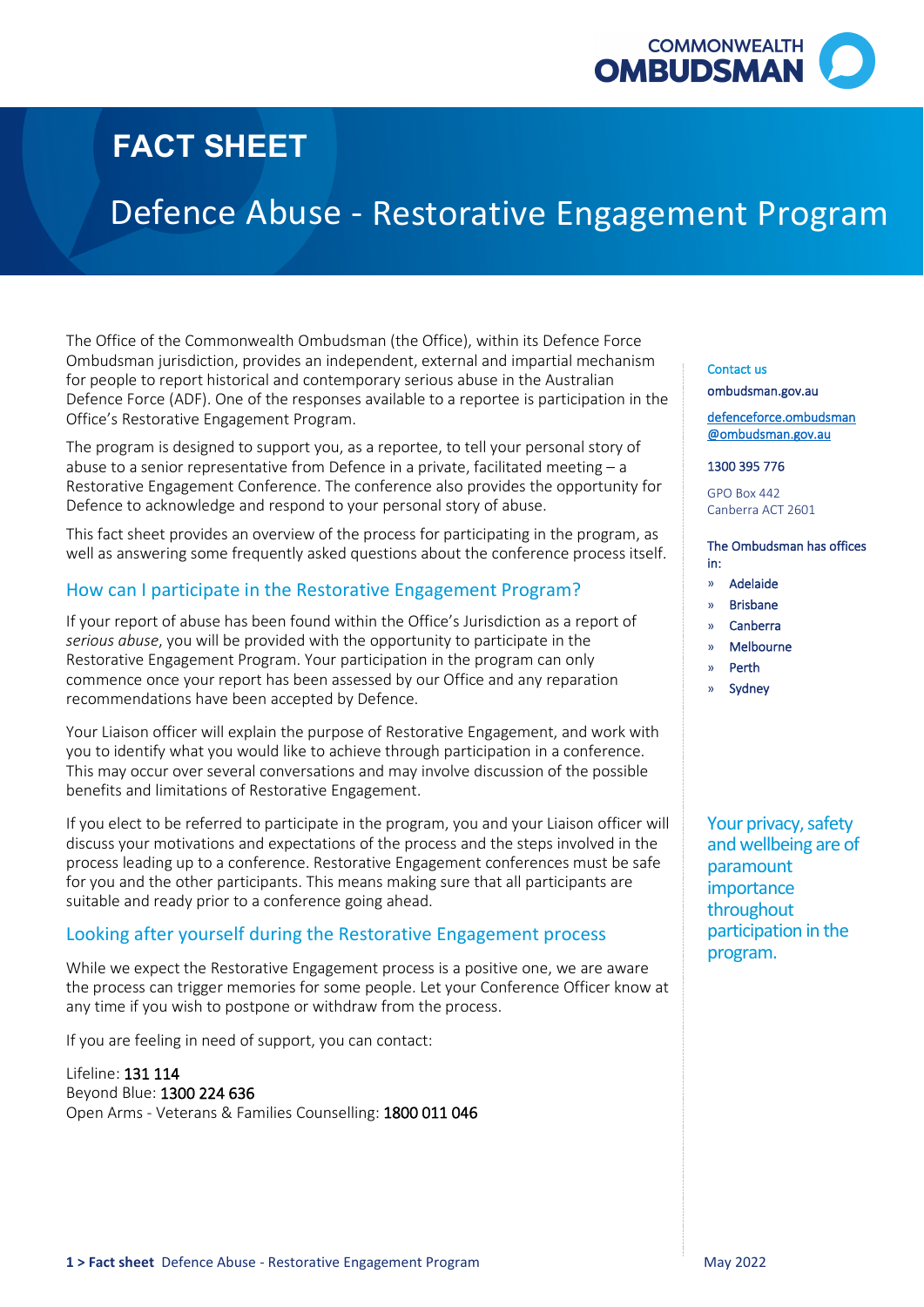## Is participation in the program confidential?

 A fundamental principle of the program is that your privacy, safety and wellbeing are of paramount importance throughout participation in the program. In implementing the conference process, the provision of personal information to Defence is restricted to *a need to know basis.* 

## What if I am still a serving member?

 If you are still serving in the ADF, the Defence Response Unit (DRU) can put measures in place to protect your privacy be able to provide more information about possible arrangements that can be made to protect your privacy. and prevent other Defence personnel from knowing that you are participating in the program. Your Liaison officer will

## Is participation in the program voluntary?

 Participation in the program is voluntary at all stages. Informed consent is sought from all participants, prior to engaging in the program, and you can choose to withdraw your consent to participate in a conference at any time.

### How long does the process take?

 After a referral to the program is made, the process of setting up a conference usually takes between 10-12 weeks. This time allows for the nomination of a Defence representative, a Facilitator and for logistical arrangements to be made by the Office for the pre-conference meetings and the conference itself.

 If you are concerned about the length of time it may take to arrange a conference, please raise this with your Liaison officer.

## Who participates in a conference?

You, a support person (should you choose to have one), a representative from Defence and a Facilitator will be present during a conference.

#### *The role of a support person*

 It is important that you are supported throughout your participation in the program by someone you know. This person may be a partner, family member, friend or even a professional support worker or counsellor (who is supporting you in a personal capacity not a professional or advocacy capacity, as they will not be remunerated by the Office to attend).

You are encouraged to have a support person to support you through the process and afterwards. This involves the support person attending the pre-conference preparation meeting and the conference itself. If you elect not to have a support person, you can still participate in a conference.

#### *The role of a Facilitator*

 your interests are the focus of the proceedings. Facilitators are trained by the Office's Restorative Engagement team specifically to deliver Restorative Engagement conferences on behalf of the Office. Their role is to run the conference process, assist you in preparing and ensure that

#### *The role of the Defence representative*

Defence representatives are senior Officers from across the three services within the ADF. Defence representatives are nominated by their specific Service Chiefs to participate in the program.

 The Defence representative is selected on the basis of any preferences requested by you such as gender, rank or service however there will be no guarantee that a particular Defence representative will be available. history. The Office will nominate a Defence representative that aligns with your preferences as much as possible,

Participation of senior Defence Officers assists in building insight into abuse and its impacts on individuals and Defence. The insights achieved through this participation informs ongoing cultural change initiatives in Defence.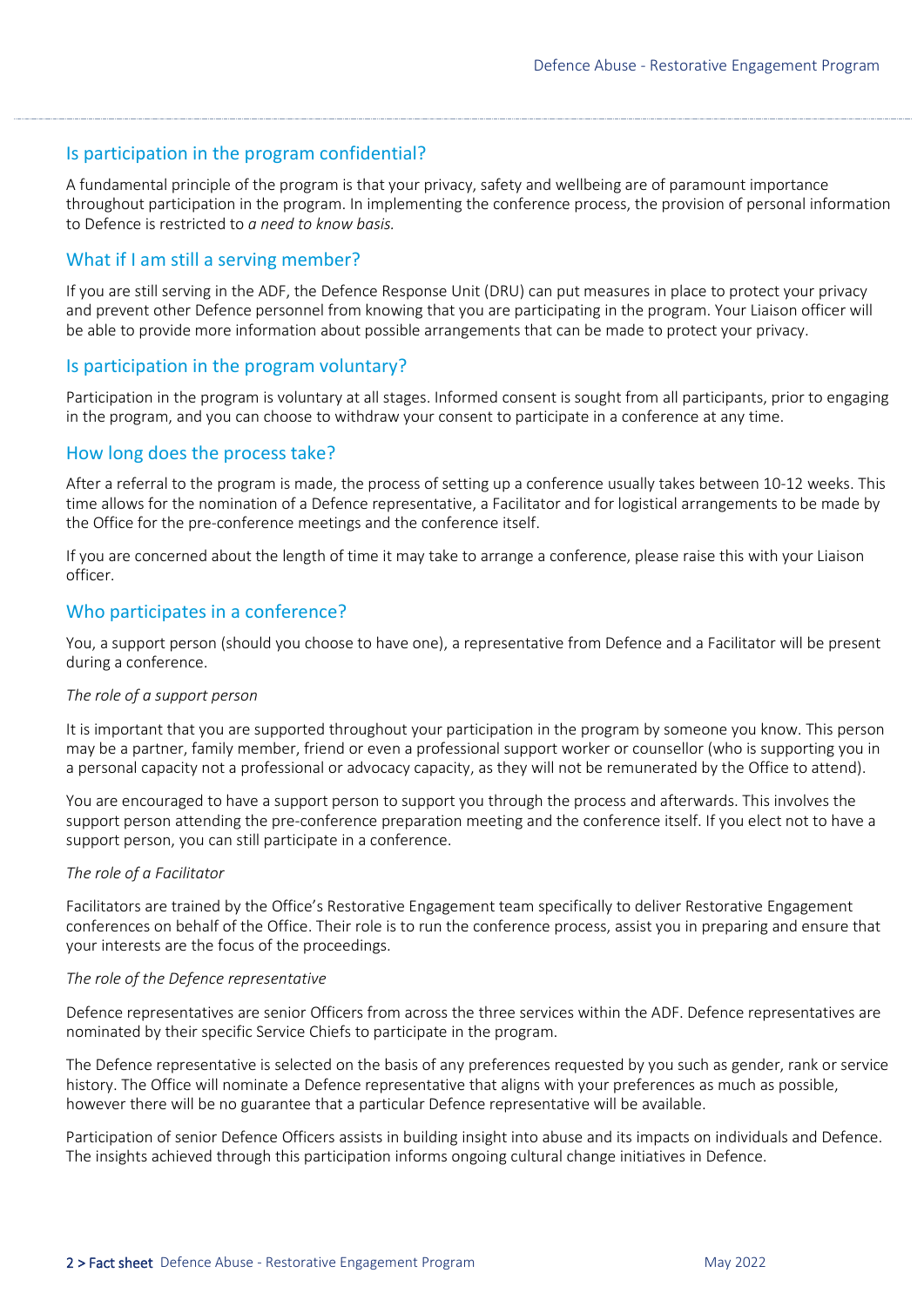## What is the pre-conference meeting?

 After your Liaison officer has referred you to the program, preparations will then begin to be made for the conference. As part of the preparation, a Facilitator will have separate meetings with you and the Defence representative before the conference.

 At this pre-conference meeting, the Facilitator will discuss your readiness and understanding of the program and its aims, answer any questions you may have, and assist you to identify the issues that you may wish to raise during the conference. The pre-conference meeting will generally take around one to two hours.

 understanding of the circumstances surrounding your experience of abuse, your motivations and expectations for The Facilitator also has a pre-conference meeting with the Defence representative to provide them with an participating and to answer any questions they may have about the process.

## How long does a conference last?

 It is estimated that the conference itself will last two to three hours. However, this is not an exact time frame and there may be some instances where a conference will go for a longer or shorter time than this.

## Where will the conference take place?

The conference would take place as close as possible to your place of residence, however there will be occasions where a conference will need to be scheduled in the closest capital city. Where travel is required by you and/or your support person, the Office will pay for and arrange any travel and accommodation.

## Is there any financial support to assist with attending the conference?

 Generally conferences will be located close to you to minimise the need for you and your support person to travel. However, if you (and your support person) require any travel or accommodation to enable you to attend the preconference or conference meetings, the Office will make the reasonable and necessary arrangements. You (and your support person) may also be entitled to reimbursement of reasonable expenses to enable you to attend.

## What are the possible outcomes of a conference?

The conference itself is the intended outcome. However, there may be occasions where a reportee and a Defence representative agree to certain things happening outside of the conference. These are called *follow up actions* and when they arise, Defence is responsible for implementing them.

## What will happen after a conference?

 At the conclusion of the conference the Facilitator will check in with you immediately after and then within a few days of the conference taking place. Your Liaison officer will also contact you within a few days to talk about your experience and provide support if needed.

 It is important that where possible you ensure that you have adequate personal support in place, either through your chosen support person, or with someone else you can speak with before and after the conference.

## Will I have a chance to provide feedback?

 optional, but is an important aspect in determining whether the program is meeting its core principles and values. All information received through the feedback process is confidential and is highly appreciated. You and your support person will be provided with a *feedback form* regarding your participation. Providing feedback is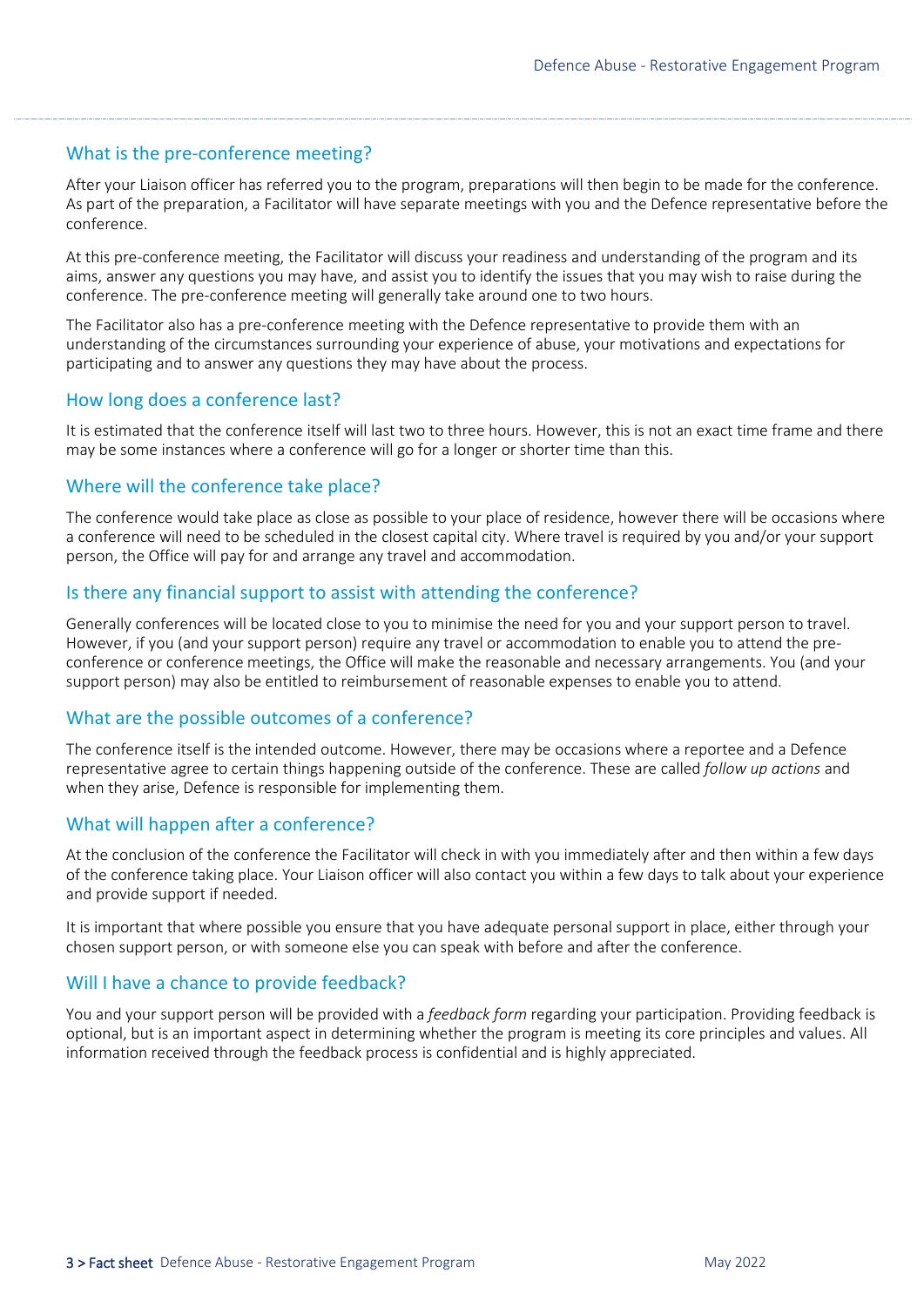## Feedback from others about participating in the Restorative Engagement Program

 Since the first Restorative Engagement conference was held in the second half of 2017, feedback from reportees, overwhelmingly positive. This feedback reflects that participants feel well prepared, safe, and respected during the process. The following is a small selection of de-identified quotes from consenting reportees and support persons. support people and Defence representatives about their participation in the Restorative Engagement Program has been

### Quotes from reportees:

 *'The conference is an outstanding process with a positive outcome, it offers empathy and a mechanism for closure and a platform to be able to move forward. If I was asked by an ex-serving member the value of the conference, I would highly recommend and encourage the process.'* 

 *facilitator was very nice. She made me feel at ease and explained the process clearly so I understood what to expect. The Defence Representative was also extremely nice. I found her to be very genuine and sincere. She 'It went really well. I was extremely apprehensive, nervous and unsure how I would feel during the conference. My seemed to genuinely care about my story.'* 

 *'If I knew of a stronger English word than excellent I would certainly use that word. I could not ask for two [more] professional people than my Facilitator and Defence Representative. They made the Journey worthwhile. It's important that the Navy personnel shows compassion. I was very lucky having this Defence Representative. So*  lucky'

lucky'<br>'Originally I was not interested in a face to face meeting. I am now glad I did and a lot of this was due to the  *conversations with the facilitator and your office. Thank you for your support and help.'* 

Quotes from support people:

 *'I believe the conference was extremely positive. We were given plenty of time and encouragement to express personal thoughts, feelings and reflections. I found it to be a very safe place, where all parties spoke openly and respectfully. It is my belief that my husband was able to receive another level of healing and closure.'* 

 *'The conference was a positive experience. I am very happy that the reportee decided to contact the Defence Ombudsman in response to the ads he saw in the newspaper. That he did this and has remained engaged throughout the process to the conference is something I would not have expected given his psychological history. I have greater hope for his peace of mind for the future, thanks to this opportunity through the Ombudsman's office and for this I sincerely thank you.'* 

 *'Exceptionally well. We were well prepared beforehand by the facilitator so we knew the conference was going to*  be one on one for the reportee. A lot less intimidating than a tribunal setting. The Defence rep was very attentive, with total visual engagement and listened to every word. He was respectful and the reportee felt comfortable in  *his presence. The entire process was worth more than words can express.'* 

 Generally, feedback from Defence representatives was that they strongly agreed or agreed they were able to be accountable for the reportee's experience through the provision of an apology or other expressions of regret and sorrow, and were able to be accountable for what should have happened and what will happen in the future.

 individuals reporting abuse in the future; positively impacted on their role as a Senior Officer in Defence; and that the restorative engagement process achieved what it was meant to for the reportee. Defence representatives also strongly agreed or agreed that participating in the conference process: improved / changed their understanding of abuse and its impacts for Defence; will assist them to better understand and respond to